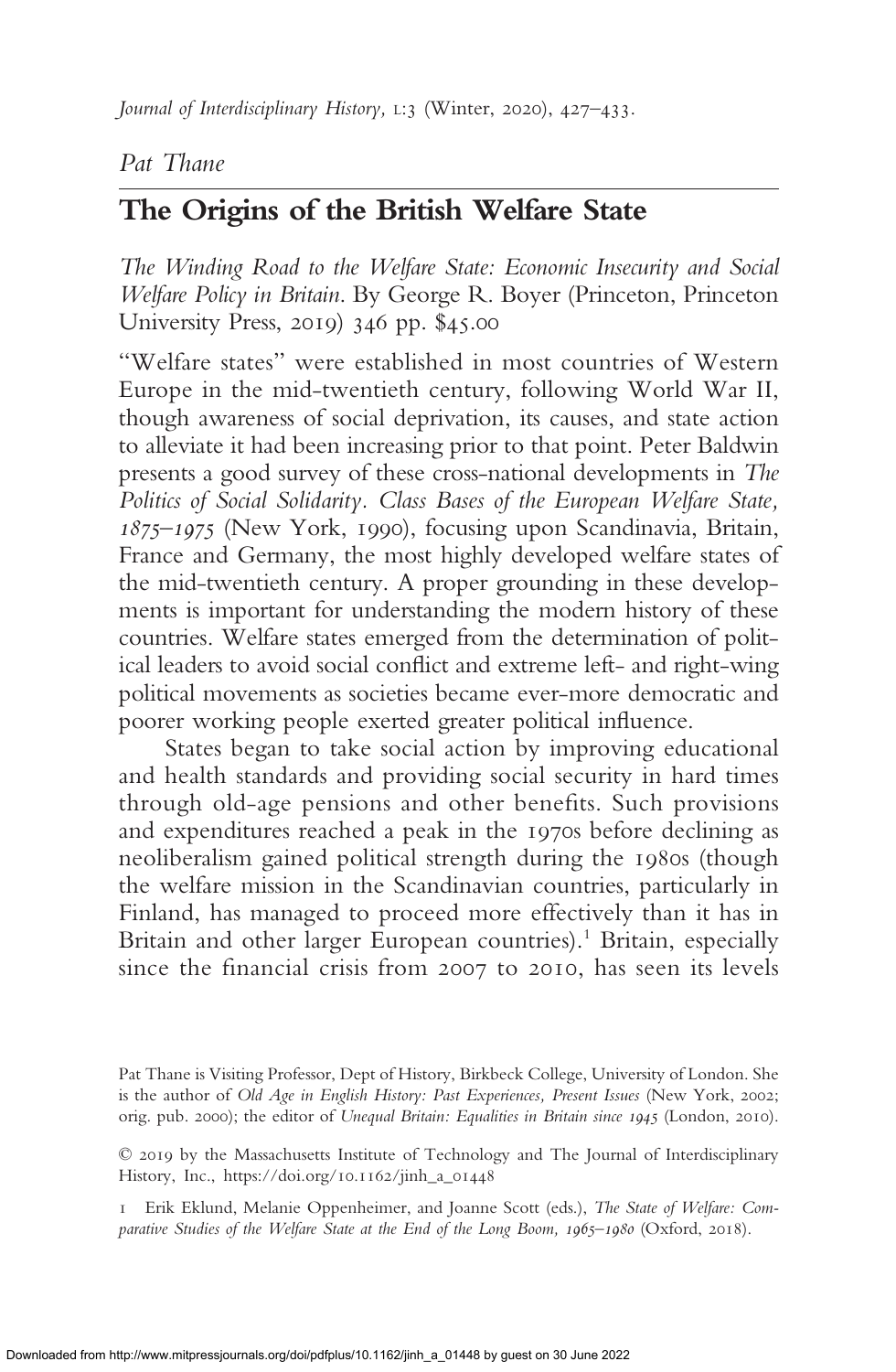and causes of poverty return to those that stimulated the first moves toward welfare states in the early twentieth century.

The emergence and subsequent history of welfare states has attracted abundant, comprehensive research. Major studies by Harris and Thane sought to elucidate the history of welfare by placing it within the broad context of economic, political, and social change since the later nineteenth century.<sup>2</sup> Boyer's book purports to cast the same net for Britain's situation.

Boyer's study of the shift in Britain from the early nineteenthcentury Poor Law to the post-1945 welfare state is strongest and most useful in its analysis of the labor market in relation to poverty and insecurity and in its precise quantification of wages, poverty, insecurity, and public relief and its recipients. In this intensely political arena, it is much weaker when discussing how politics and public opinion shaped social policies; overlooking important areas of British state welfare, the book focuses upon unemployment and old-age policies. Nor is the book really about "Britain." Most of the statistics and analyses refer to England and occasionally Wales. Scotland, with its different economic, administrative, and legal structures, though constitutionally in Britain, is barely mentioned.

Boyer's survey of nineteenth-century Poor Law policies, motivations, and impacts is detailed and thorough, though it says little that is new. Its main original contribution consists of quantitative accounts of working-class efforts to avoid the stigma of pauperism by practicing the self-help urged by Victorian moralists, which the Poor Law was designed to encourage. Those who earned enough saved through friendly societies, trade unions, and savings banks. Also carefully quantified are the numbers of those who could not save, due to low pay, insecurity at work, disability, and other issues, though Boyer barely mentions the large numbers of women with low incomes, especially widowed mothers.

Boyer calculates numbers of poor-relief recipients and the costs in England (for the nation as well as selected places), manual wages, unemployment and under-employment rates, old-age incomes, and their sources. He provides a thorough analysis of the poverty surveys of the late nineteenth and early twentieth centuries—rightly stressing low-paid, insecure employment, rather than the feckless

<sup>2</sup> José Harris, Unemployment and Politics, 1886–1914 (New York, 1972); Thane, Foundations of the Welfare State (London, 1996; orig. pub. 1982).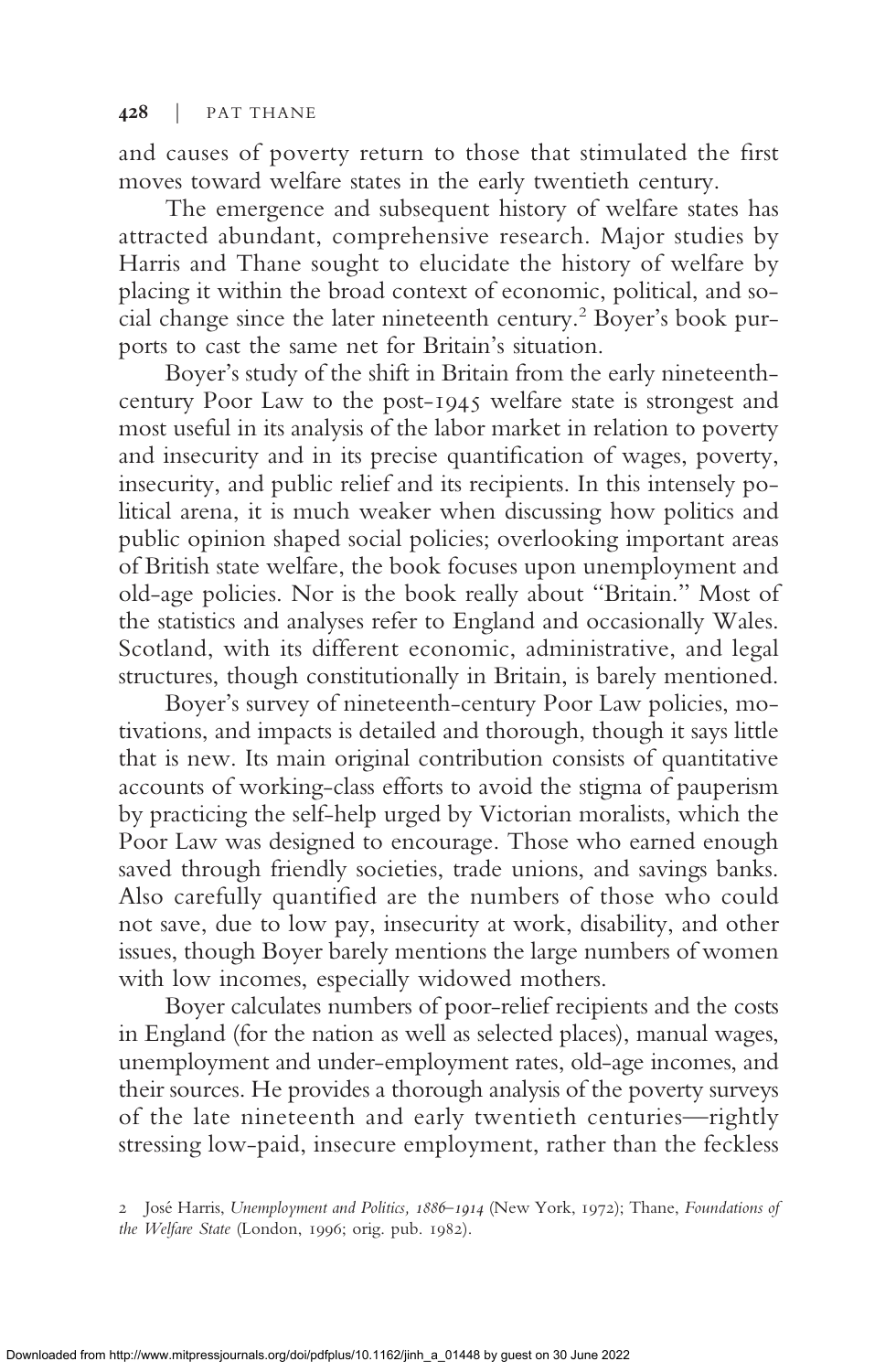idleness widely assumed, as a major cause of poverty—and their influence upon the emergence of innovative state-welfare policies after 1906, the foundations of the post-1945 "welfare state." Boyer also provides a similarly useful quantification of poverty, employment and unemployment, living standards, and the impact of expanding state policies between the wars. But he overstates his case in claiming, "This book rewrites the history of working class living standards and the growth of government social welfare policies in Britain since 1834" (24). The survey is accurate, but it contains little that is new, except in some points of quantitative detail, given the extensive existing historiography.

Boyer traces the growing recognition in the late nineteenth century that poverty was often due to involuntary unemployment and the inadequacy of working incomes, as well as the criticism of the Poor Law that ostensibly attempted to address it. But his analysis is superficial compared with Harris' thorough study of the deepening understanding of unemployment as the result of the growth of economics as a discipline from the 1880s onward and the expansion of the labor movement, among other influences, and the ensuing state policies that followed after 1909.<sup>3</sup> Moreover, this reviewer's survey of the experience of aging and the growing demands for state pensions to assist hard-working, low-paid people since the 1870s, not the 1890s as Boyer suggests (183), lends additional context, as does the influence of Otto von Bismarck's introduction of state pensions in Germany in 1889 and Britain's choice of non-contributory rather than insurance pensions in 1908.<sup>4</sup>

Boyer similarly fails to draw adequately upon existing studies to strengthen his analysis of the making and content of the important Liberal welfare reforms that started in 1906. He rightly states that the Liberals were motivated by fear of losing working-class votes to the growing Labour party but does not point out how dependent the Liberals were on Labour for their victory in 1906. The pre-election "Lib-Lab Pact" between the parties, which prevented them from opposing one another in constituencies where a Conservative victory was possible, largely contributed to creating a Liberal majority and facilitating Labour's influence on the government. Furthermore, although, as Boyer suggests,

<sup>3</sup> Harris, Unemployment and Politics.

<sup>4</sup> Thane, Old Age in English History: Past Experiences, Present Issues (New York, 2000).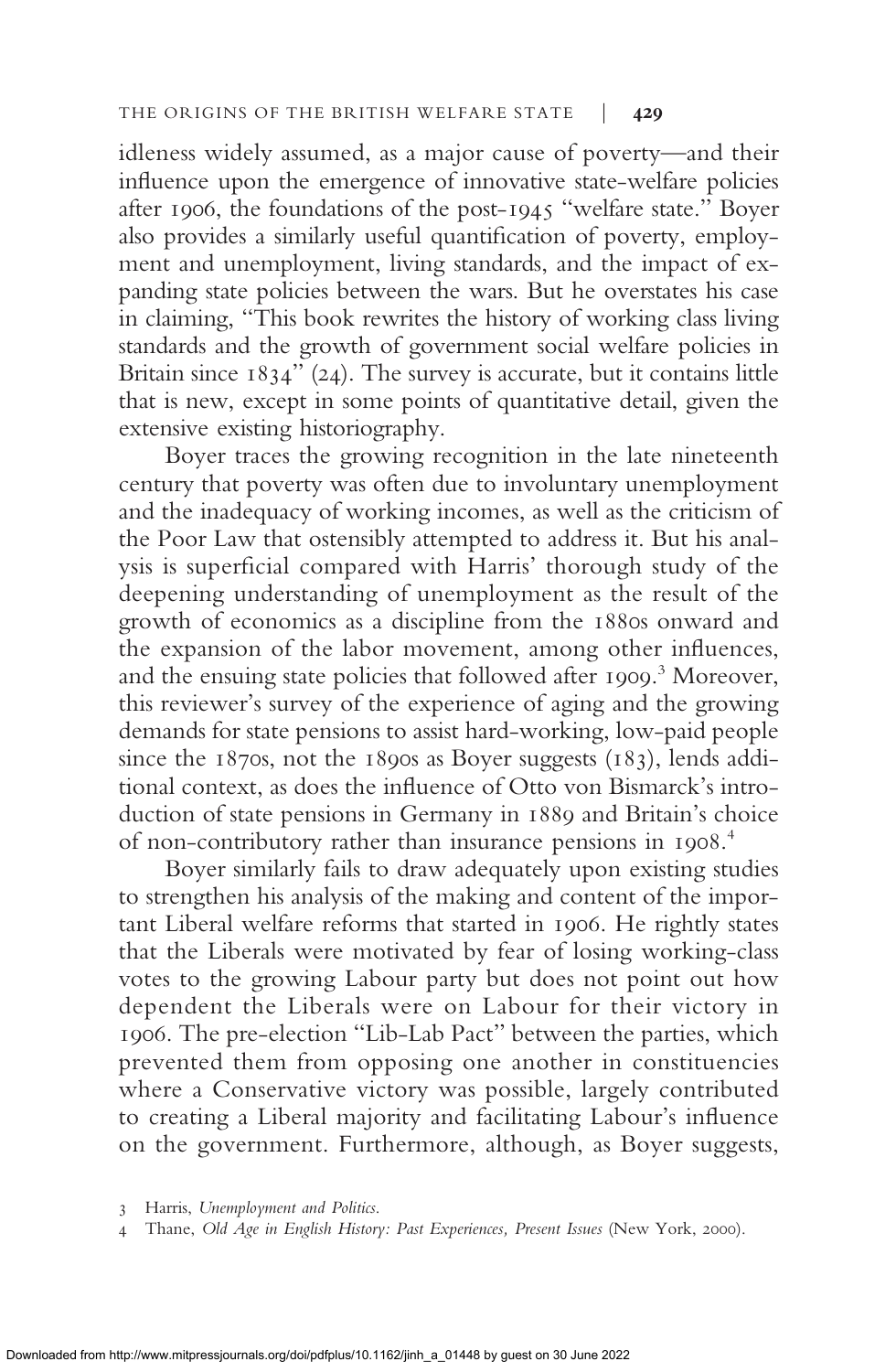Liberal leaders were reticent about social reform in the election campaign, many successful backbenchers actually made it a major election issue. Boyer does not mention that Labour introduced the first of the welfare reforms—free school meals for needy children in 1906.

Boyer underestimates the effect of the fear about national "physical deterioration" after the mighty British army had struggled to win the Anglo-Boer imperial war of 1899–1902, and the resulting concern that Britain would experience further military and economic difficulties competing on the international stage, especially against Germany, unless the working population became fitter and more secure. Wholly absent is any discussion of the growing women's activism in the 1900s, not only for the vote but also for the health and welfare of women and children, to reduce infant mortality and increase the size and fitness of future generations. As Dwork described, this movement had increasing influence on national and local policies in the early twentieth century; Boyer is mute on gender issues in general throughout the book.<sup>5</sup>

Another surprising absence is Boyer's silence regarding the major reform of the tax system in his discussion about the cost of pensions and other reforms. According to Daunton, in 1907, Herbert Henry Asquith, chancellor of the exchequer, began the process of moving, for the first time in Europe, from a flat rate to a progressive income tax to raise the necessary additional revenue.<sup>6</sup> His initially cautious moves, unpopular with voters, were taken further when Lloyd George, who succeeded Asquith as chancellor, introduced his controversial budget of 1909.

Boyer's treatment of the interwar period is marred by his surprising failure to include any examination of the war period, 1914 to 1918. Winter showed that the exceptional employment rates and living standards among the civilian population during this period raised popular expectations and generated resistance to any hint of a return to pre-war poverty.<sup>7</sup> Lloyd George's coalition government was well aware of this sentiment in 1916, but even

<sup>5</sup> Deborah Dwork, War is Good for Babies and Other Young Children: A History of the Infant and Child Welfare Movement in England, 1898–1918 (London, 1987).

<sup>6</sup> Martin Daunton, Just Taxes: The Politics of Taxation in Britain, 1914–1979 (New York, 2002).

<sup>7</sup> Jay M. Winter, The Great War and the British People (New York, 2003; orig. pub. 1985).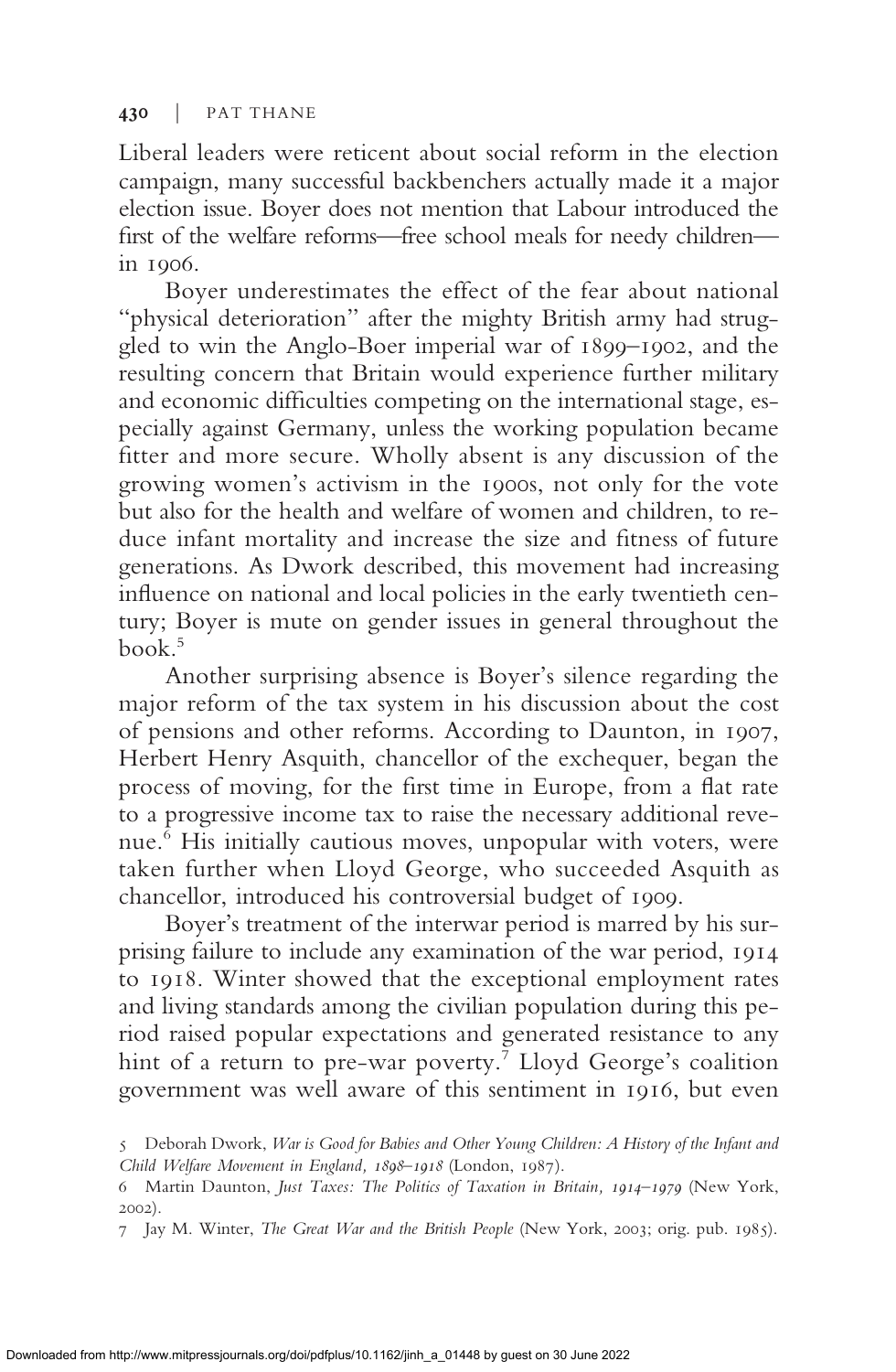more so in 1918, as Boyer describes, when the vote was extended to all adult men, enfranchising many working men, and to mainly middle-class women older than thirty. All the while, the Labour party continued to grow, and the Russian Revolution of 1917 brought the spectre of socialism ever closer. As a response, in 1918/9 the government introduced more reforms than Boyer describes in the book. He covers the extension of unemployment provision and housing legislation, which led to the first extensive council-house building, but not the major Education Act, which increased funding and access to education for working-class children, or the Maternity and Child Welfare Act of 1918. The war years had already seen continuing campaigns by women that impressed upon the government the need to build a healthy young generation to replace men killed and injured in battle. The result was a substantial increase in funding for maternal and child health and welfare that contributed to the decline in infant mortality between the wars that Boyer mentions but finds hard to explain.

Boyer provides a much more thorough description and analysis of the well-known interwar economy—which expanded in some regions and declined in others—and of state provision for the persistent, severe, regionalized, unemployment that occurred throughout the Great Depression from 1920 to 1940. For the first time, government provided a basic income for most of the unemployed population. Although it was hardly generous, and the conditions were often restrictive, it was unprecedented and sufficient to avoid serious distress. Boyer's account is weak on the matter of the policy's political motivation. Governments of all persuasions were anxious to avoid the political upheaval that a neglect of the unemployed would cause, fearing the spread of communism and fascism then afflicting continental Europe. Britain successfully avoided both, partly because of its relatively progressive social policies.

British state welfare expanded between the wars, despite economic depression, but only piecemeal; by 1939, the Labour party and sympathetic social scientists were demanding further reforms. Early in World War II, William Beveridge—a government adviser on unemployment insurance and other aspects of social-security policy since the beginning of the century—proposed a reform to the social-security system. Boyer's book concludes with a study of Beveridge's famous report of 1942 and its influence, but his treatment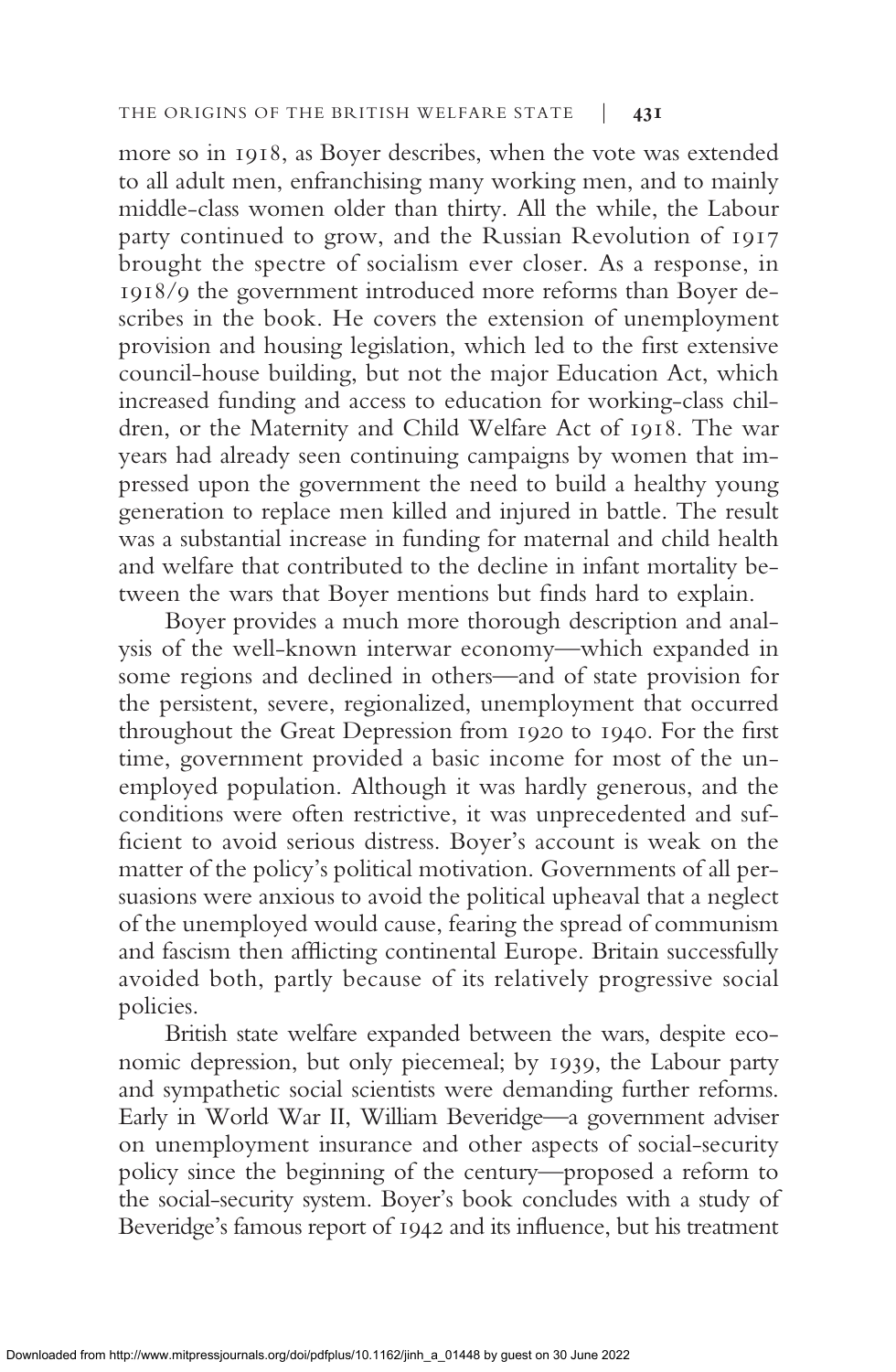is not always accurate or penetrating. It would have benefited from more careful reading of Harris' excellent biography of Beveridge and of the 1942 report itself.<sup>8</sup> Boyer links Beveridge's proposal for universal children's allowances to revelations about child poverty in the surveys of the 1930s, but he fails to note the major influence of feminist MP Eleanor Rathbone's campaign for allowances during World War I, with which Beveridge was closely associated.

Beveridge also famously recommended universal, flat-rate insurance allowances fixed at a "subsistence" level. Boyer explores at length what Beveridge meant by subsistence and what level of benefits he proposed. In fact, however, the report is clear that Beveridge expected allowances, unlike those before the war, to cover all essential costs—housing, food, clothing, fuel, light, and "household sundries," plus "a margin . . . allowed for inefficiency of spending" (76–87). Beveridge acknowledged that his proposed levels of allowance were estimates rather than hard-and-fast recommendations, since he could not know when his proposals would be adopted or the likely cost of living at that time. When the Labour government actually began to implement his principles in 1946, all allowances, including family allowances were, to his great disappointment, set below the subsistence levels at the time. Boyer does not fully discuss the reasons for those low levels.

Beveridge recommended that his scheme be introduced gradually over twenty years, to enable it to become fully funded by contributions. Labour's full implementation of it in 1946, however, intended to keep its promises to voters, increased the short-term cost. In general, although welfare funding rose substantially after 1945, Labour held it back whenever possible in favor of funding for economic reconstruction and the (successful) implementation of full employment. Labour from its foundation had argued that the best means to raise living standards was full employment at decent pay, a commitment that Beveridge shared. Labour had also hoped to be in office longer than six years and to improve the social-insurance system when the economy revived. Unfortunately, the opportunity never arose. In 1951, when the party left office, it left a welfare state more incomplete than it had hoped.

Boyer maintains that state welfare is the necessary path to a more equal society. The histories of the nineteenth century and

8 Harris, William Beveridge: A Biography (New York, 1997).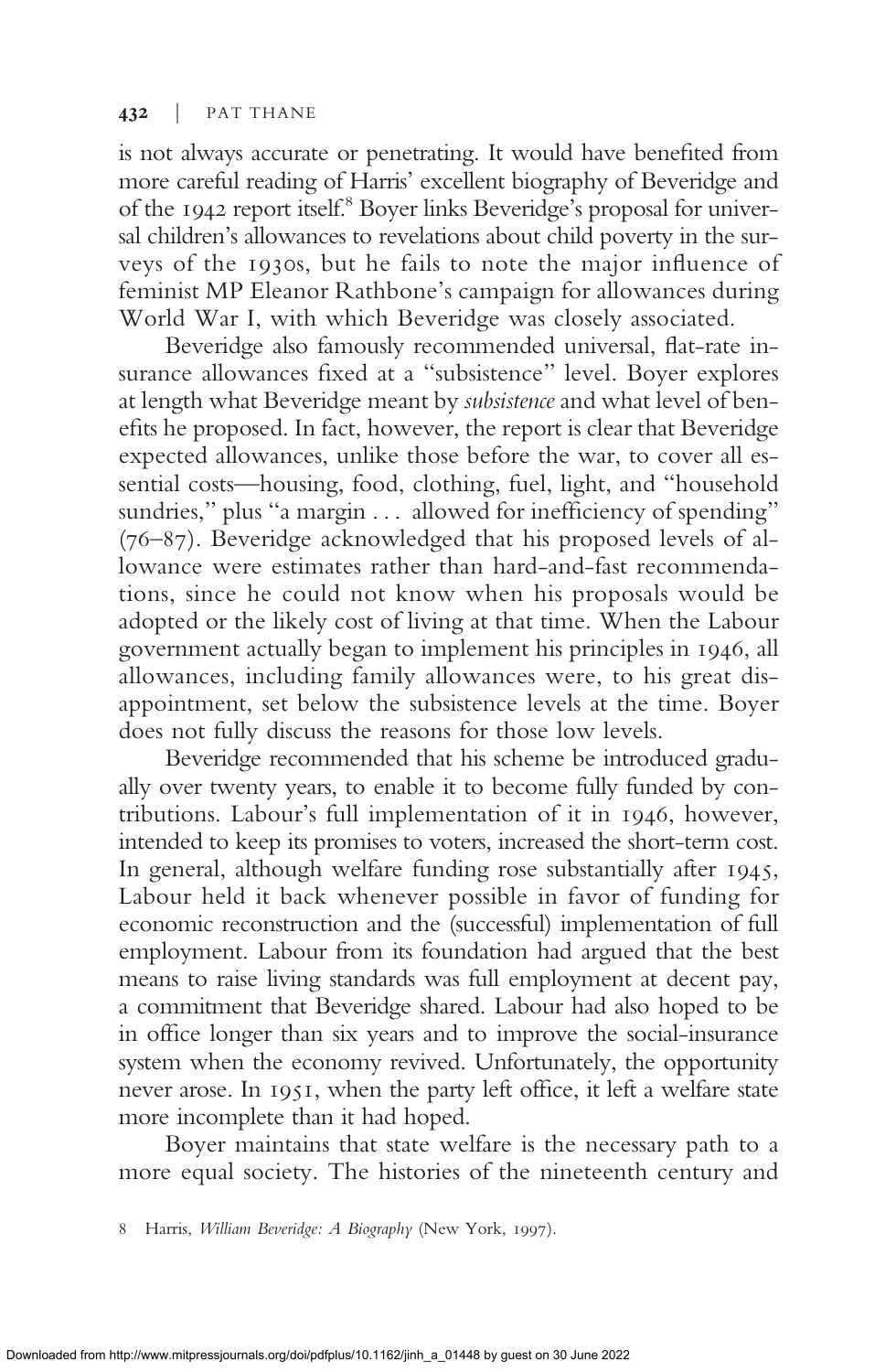of the recent past suggest that, contrary to the belief of neoliberal economists, "faith in economic growth and trickle-down as a solution to poverty and insecurity is misplaced. . . . [R]ecent growth has been accompanied by rising inequality" (309). In his words, "Insecurity lives on and is growing in  $21<sup>st</sup>$  century America.... We await the twenty-first-century incarnation of Booth and Rowntree to reveal how many of those no longer receiving welfare as a result of recent reforms [in Britain] remain in poverty"  $(308).$ 

In fact, Charles Booth and Seebohm Rowntree, poverty researchers at the turn of the twentieth century, have been reincarnated as respected, independent, research organizations—the Joseph Rowntree Foundation, the Institute for Fiscal Studies, and the Resolution Foundation. All of them have published recent surveys showing that at least 20 percent of British households are in poverty, as currently measured internationally. At the time of each survey, 60 percent of impoverished households included an adult in full-time work. Homelessness is growing, as is an unprecedented use of food banks by starving people, unheard of in Britain since World War II. The researchers state that low pay and insecure employment are the main causes of twenty-first-century poverty, alongside cuts to welfare and rising rents. The depressingly similar Booth and Rowntree revelations had led to the emergence and growth of the welfare state, which reached its peak benefits and income equality in the 1970s. Since Margaret Thatcher's neoliberal government of the 1980s, and again under Conservative controlled governments since 2010, state welfare has shriveled, and poverty has returned to the levels of the early twentieth century.

Boyer makes useful contributions to the picture of how the British welfare state emerged. His version of Britain's "winding road," however, falls short of the descriptions and analyses that many British publications have already provided within the past thirty years.